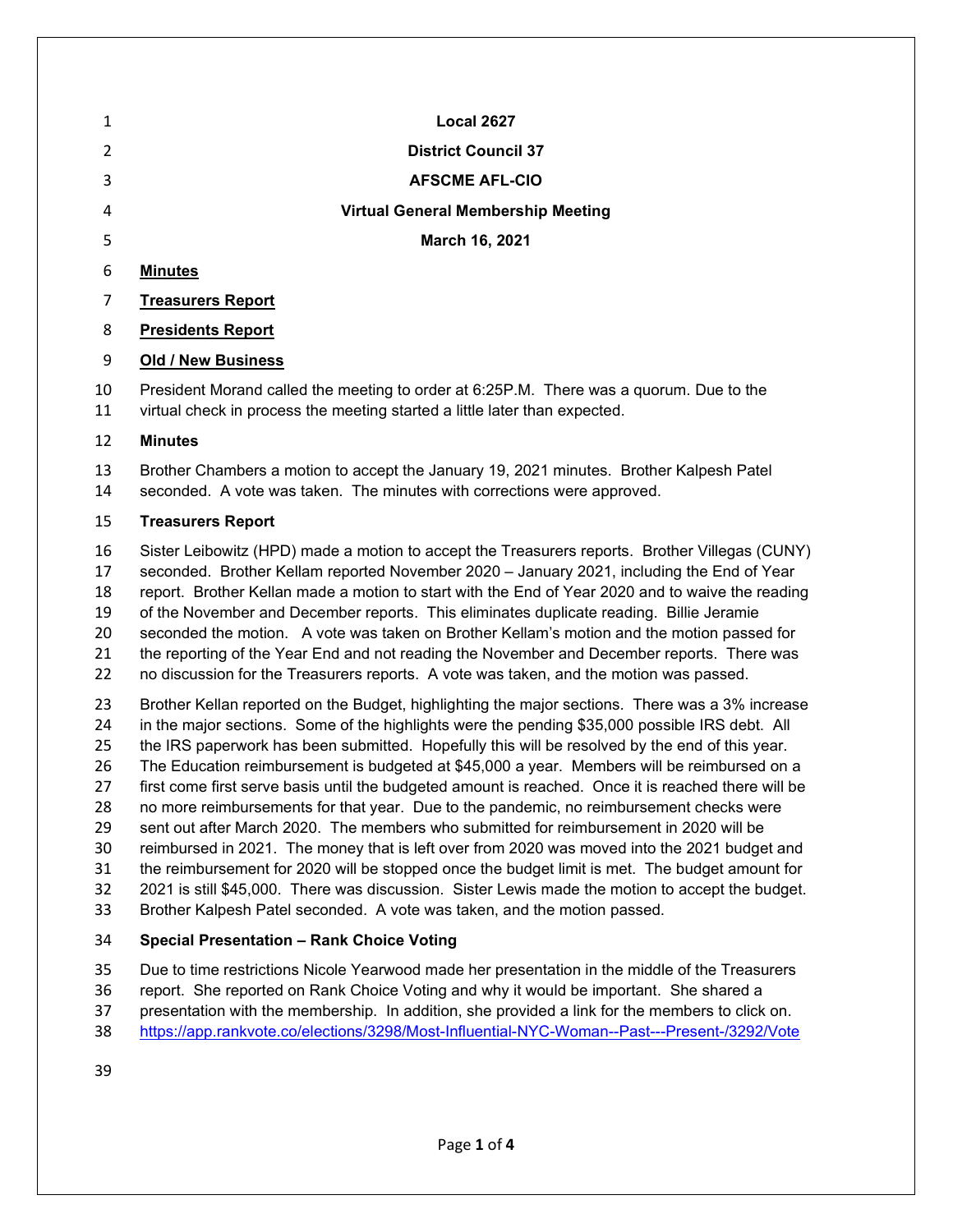## 40 Presidents Report

41 Early Retirement Incentive – DC37 is asking members to send letters to the NYS Legislators to

42 get this passed. There may be an issue due to the City receiving the stimulus money. You can

43 find the information on the DC37 website. There was discussion. A member from the

44 Comptroller's Office stated that an Agency was pre-registering people for NYCERS who were

45 able to or close to retirement. The member was informed to forward the information to the

46 division.

47 The White-Collar Division is now called Parks, Culturals and Higher Education Division. Please

48 see below for the full list. David Boyd is the Director [dboyd@dc37.net.](mailto:dboyd@dc37.net) Chandler Henderson -

49 [CHenderson@dc37.net](mailto:CHenderson@dc37.net) 212.815.1024; Dan McCabe [dmccabe@dc37.net](mailto:dmccabe@dc37.net) 646.946.9057;

50 Amena Black - [ablack@dc37.net](mailto:ablack@dc37.net) 646.946.9054; Natasha Isma - 917.838.6805 (cell) and

51 212.815.1972 (office). For the contact information of your rep you can call the Division at

52 212.815.1060 division. The secretary will direct you to the appropriate rep.

| <b>Rep - Council / Grievance</b> | <b>Agency</b>                                 |
|----------------------------------|-----------------------------------------------|
| Amena Black- Council Rep         | Campaign Finance Board (CFB)                  |
| Amena Black- Council Rep         | City Planning Commission (CPC)                |
| Amena Black- Council Rep         | Comptroller Office                            |
| Amena Black- Council Rep         | <b>Cultural Affairs Administration</b>        |
| Amena Black- Council Rep         | Dept. of Buildings (DOB)                      |
| Amena Black- Council Rep         | Dept. of Citywide Admin. Serverices (DCAS)    |
| Amena Black- Council Rep         | Dept. of Design & Construction (DDC)          |
| Amena Black- Council Rep         | Dept. of Finance (DOF)                        |
| Amena Black- Council Rep         | Dept. of Youth & Community Development (DYCD) |
| Amena Black- Council Rep         | NYC Dept. of Consumer Affairs (DCA)           |
| Amena Black- Council Rep         | <b>School Construction Authority (SCA)</b>    |
| Amena Black- Council Rep         | <b>Small Business Services (SBS)</b>          |
|                                  |                                               |
| Norlita DeTaza - Council Rep     | <b>CUNY Colleges (ALL COLLEGES)</b>           |
| Norlita DeTaza - Council Rep     | <b>Teachers Retirement System (TRS)</b>       |
| Norlita DeTaza - Council Rep     | NYC Employees' Retirement System (NYCERS)     |
| Norlita DeTaza - Council Rep     | Financial Information Services Agencey (FISA) |
| Norlita DeTaza - Council Rep     | Dept. of Health & Mental Hygiene (DOHMH)      |
| Norlita DeTaza - Council Rep     | Office of Payroll Admin. (OPA)                |
|                                  |                                               |
| Chandler Henderson - Council Rep | Campaign Finance Board (CFB)                  |
| Chandler Henderson - Council Rep | Dept. of Probation (DOP)                      |
| Chandler Henderson - Council Rep | Dept. of Correction (DOC)                     |
| Chandler Henderson - Council Rep | Dept. of Environmental Protection (DEP)       |
| Chandler Henderson - Council Rep | Dept. of Transportation (DOT)                 |
| Chandler Henderson - Council Rep | Housing Prevention & Development (HPD)        |
| Chandler Henderson - Council Rep | NYC Dept. of Sanitation (DSNY)                |
| Chandler Henderson - Council Rep | Dept. of Parks & Recs (DPR)                   |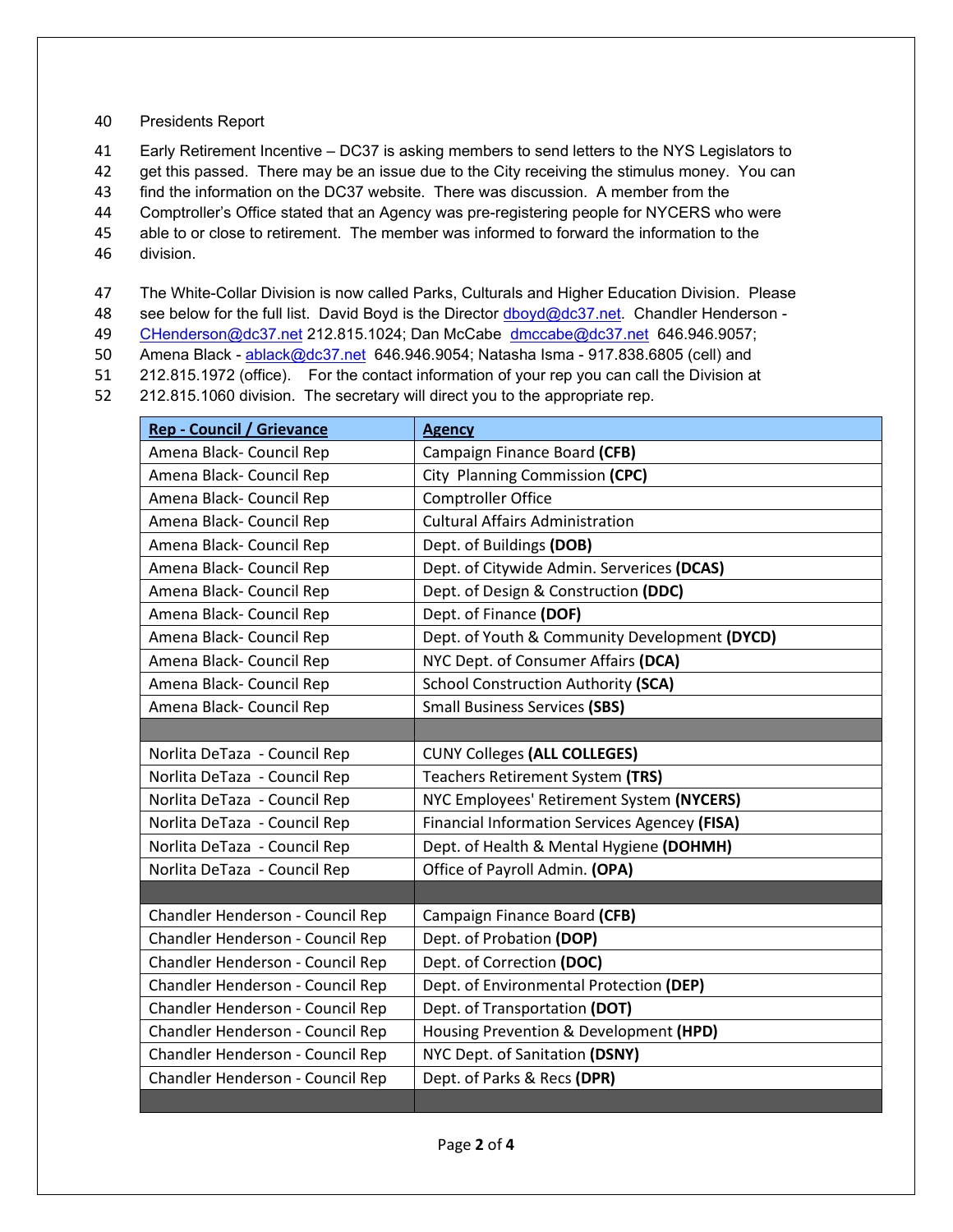| Natasha Isma - Grievance Rep  | Dept. of Education (DOE)                                                    |
|-------------------------------|-----------------------------------------------------------------------------|
| Natasha Isma - Grievance Rep  | <b>ALL HEALTH &amp; HOSPITALS</b>                                           |
| Natasha Isma - Grievance Rep  | <b>DOITT</b>                                                                |
| Natasha Isma - Grievance Rep  | <b>NYC Transit Authority</b>                                                |
| Natasha Isma - Grievance Rep  | <b>METROPLUS</b>                                                            |
|                               |                                                                             |
| Yolanda Johnson - Council Rep | Admin. of Children Services (ACS)                                           |
| Yolanda Johnson - Council Rep | Human Resource Admin. (HRA) Dept. of Social Services (DSS)                  |
| Yolanda Johnson - Council Rep | NY Police Dept. (NYPD)                                                      |
| Yolanda Johnson - Council Rep | <b>Police Pension Fund</b>                                                  |
| Yolanda Johnson - Council Rep | Dept. of Homeless Services (DHS)                                            |
|                               |                                                                             |
| Daniel McCabe- Council Rep    | Actuary                                                                     |
| Daniel McCabe- Council Rep    | <b>Board of Corrections</b>                                                 |
| Daniel McCabe- Council Rep    | <b>Board of Ethics</b>                                                      |
| Daniel McCabe- Council Rep    | Civilian Complaint Review Board (CCRB)                                      |
| Daniel McCabe- Council Rep    | DA's Office (BX, KNGS, QNS, RCHMND COUNITES) SPCL<br><b>NARCOTICS STAFF</b> |
| Daniel McCabe- Council Rep    | Dept. of Investigation (DOI)                                                |
| Daniel McCabe- Council Rep    | Law Department                                                              |
| Daniel McCabe- Council Rep    | NY Fire Dept. (FDNY)                                                        |
| Daniel McCabe- Council Rep    | NYC Housing Authority (NYCHA)                                               |
| Daniel McCabe- Council Rep    | NYC Commission on Human Rights (CCHR)                                       |
| Daniel McCabe- Council Rep    | <b>Organized Crime</b>                                                      |
| Daniel McCabe- Council Rep    | Office of Admin. Trails & Hearings (OATH)                                   |
| Daniel McCabe- Council Rep    | Office of Emergency Management (OEM)                                        |
| Daniel McCabe- Council Rep    | <b>Tax Commission</b>                                                       |
| Daniel McCabe- Council Rep    | Taxi & Limo Commission (TLC)                                                |
|                               |                                                                             |

- 53
- 54 All DC37 Members qualify to receive the Covid-19 vaccine. Call Laura. It is also available to the
- 55 family of FDNY members. It is not known if it is available to the families of other agencies.
- 56 There are no layoffs until 1/2022 due to the Federal stimulus.
- 57 CUNY Budget The Governor is releasing 20% of the money which puts CUNY in a better 58 position.
- 59 There is a telework bill in Albany. Bill numbers are A457 and S5536. The Union is fighting for a 60 permanent telework bill, so members can work from home with no issues.
- 61 The City is pushing to bring members back to work in May now that vaccines are available.
- 62 Members are encouraged to contact the Local. The Local will have Safety and Health do the
- 63 walk through. There was discussion regarding reasonable accommodation for members taking
- 64 care of elderly or immune compromised members.